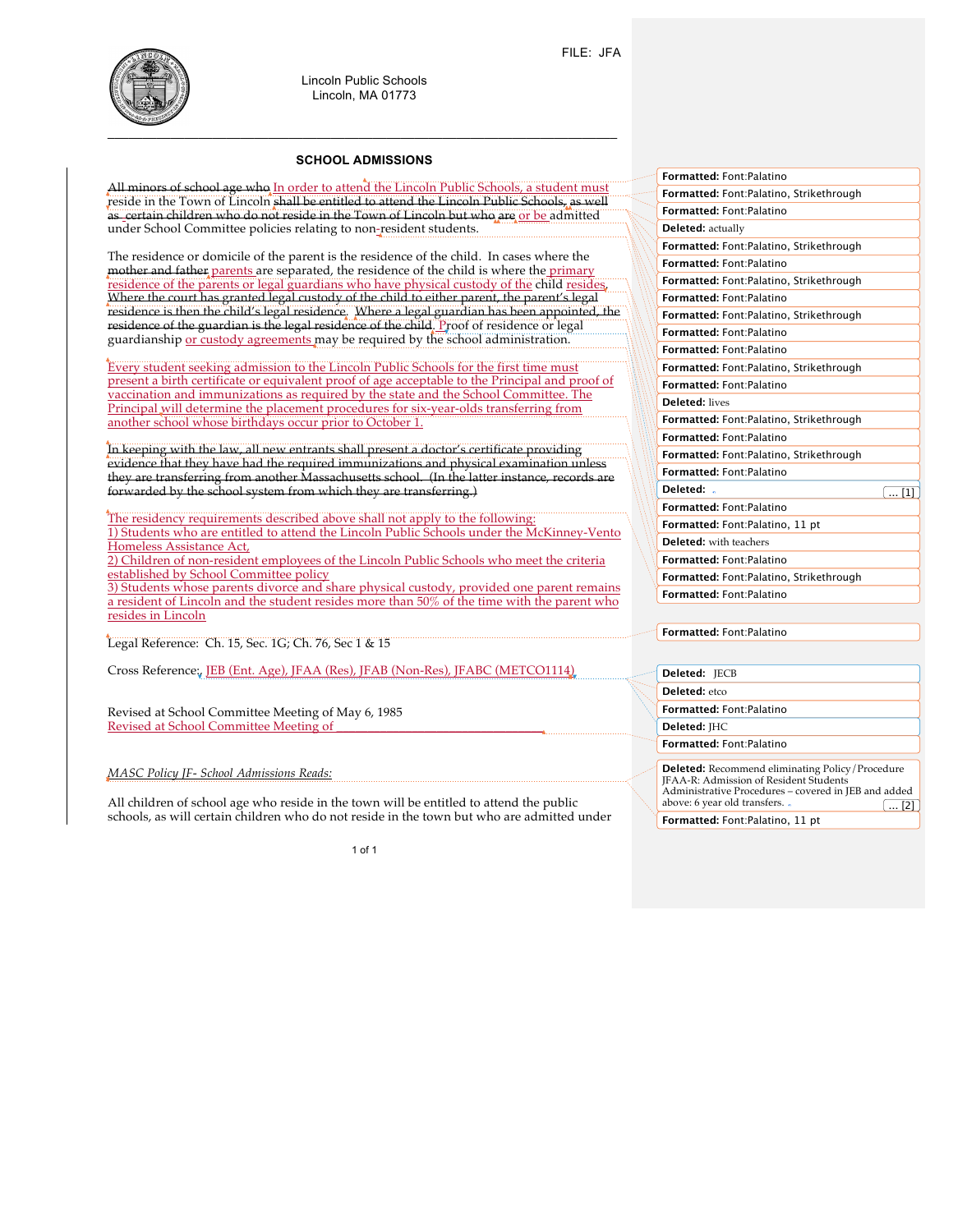

 $\mathcal{L}_\mathcal{L} = \mathcal{L}_\mathcal{L} = \mathcal{L}_\mathcal{L} = \mathcal{L}_\mathcal{L} = \mathcal{L}_\mathcal{L} = \mathcal{L}_\mathcal{L} = \mathcal{L}_\mathcal{L} = \mathcal{L}_\mathcal{L} = \mathcal{L}_\mathcal{L} = \mathcal{L}_\mathcal{L} = \mathcal{L}_\mathcal{L} = \mathcal{L}_\mathcal{L} = \mathcal{L}_\mathcal{L} = \mathcal{L}_\mathcal{L} = \mathcal{L}_\mathcal{L} = \mathcal{L}_\mathcal{L} = \mathcal{L}_\mathcal{L}$ School Committee policies relating to nonresident students or by specific action of the School Committee.

Advance registration for prospective kindergarten students will take place in the spring. Every student seeking admission to school for the first time must present a birth certificate or equivalent proof of age acceptable to the Principal and proof of vaccination and immunizations as required by the state and the School Committee. Proof of residency of legal guardianship may also be required by the school administration.

## SOURCE: MASC

LEGAL REFS.: M.G.L. 15:1G; 76:1; 76:5; 76:15; 76:15A

603 CMR 26.00

CROSS REFS.: JLCA, Physical Examination of Students

JLCB, Inoculations of Students

JFBB, School Choice

JFABD, Homeless Students: Enrollment Rights and Services

**Formatted:** Font:Palatino **Formatted:** Font:Palatino **Formatted:** Font:Palatino **Formatted:** Font:Palatino **Formatted:** Font:Palatino **Formatted:** Font:Palatino **Formatted:** Font:Palatino **Formatted:** Font:Palatino **Formatted:** Font:Palatino **Formatted:** Font:Palatino **Formatted:** Font:Palatino **Formatted:** Font:Palatino **Formatted:** Font:Palatino **Formatted:** Font:Palatino **Formatted:** Font:Palatino **Formatted:** Font:Palatino **Formatted:** Font:Palatino **Formatted:** Font:Palatino **Formatted:** Font:Palatino **Formatted:** Font:Palatino **Formatted:** Font:Palatino **Formatted:** Font:Palatino, 11 pt

2 of 1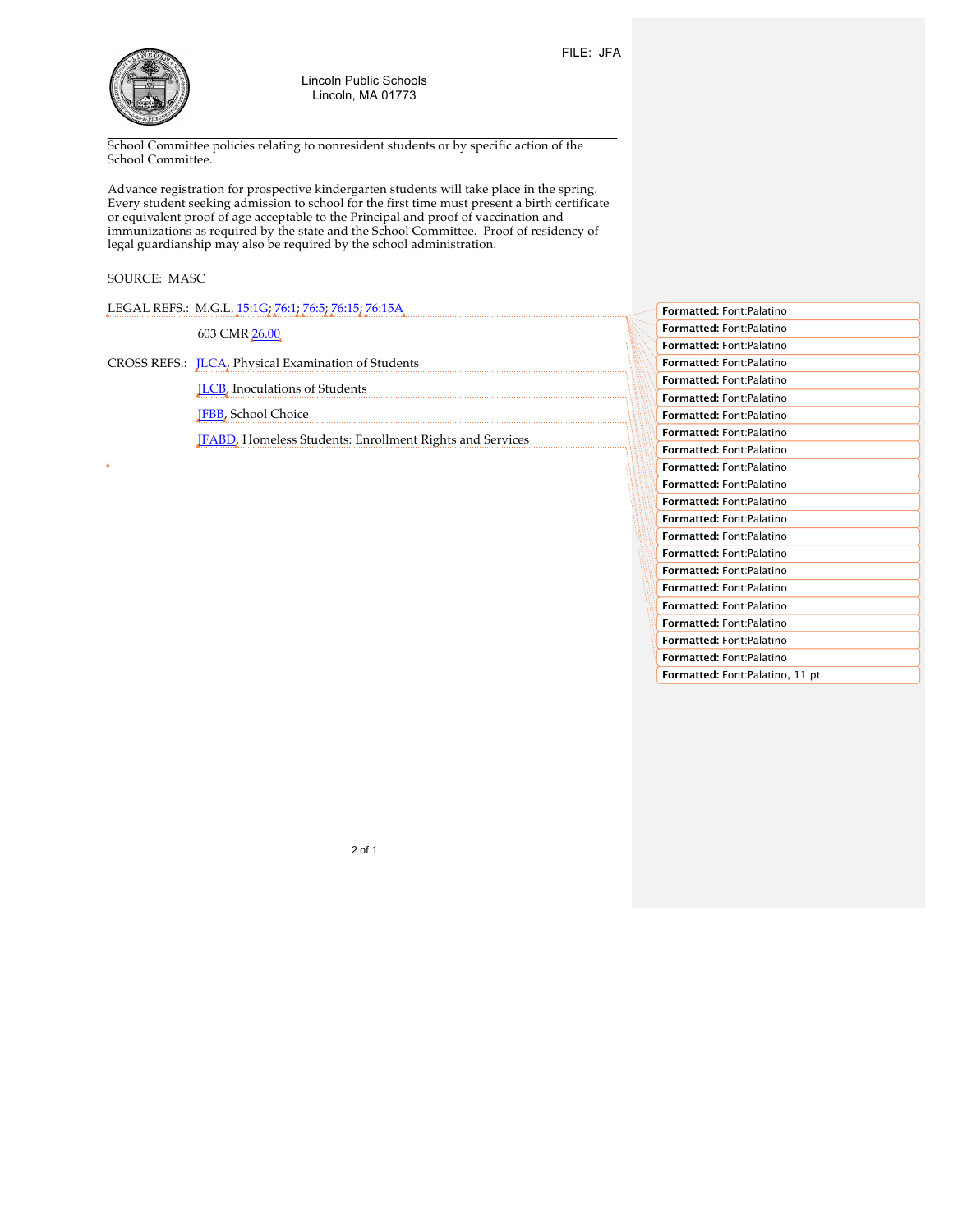| Page 1: [1] Deleted | 2/27/18 1:31:00 PM |
|---------------------|--------------------|
|                     |                    |

A birth certificate and p

**Page 1: [2] Deleted Microsoft Office User 3/30/18 9:47:00 AM**

Recommend eliminating Policy/Procedure JFAA-R: Admission of Resident Students Administrative Procedures – covered in JEB and added above: 6 year old transfers.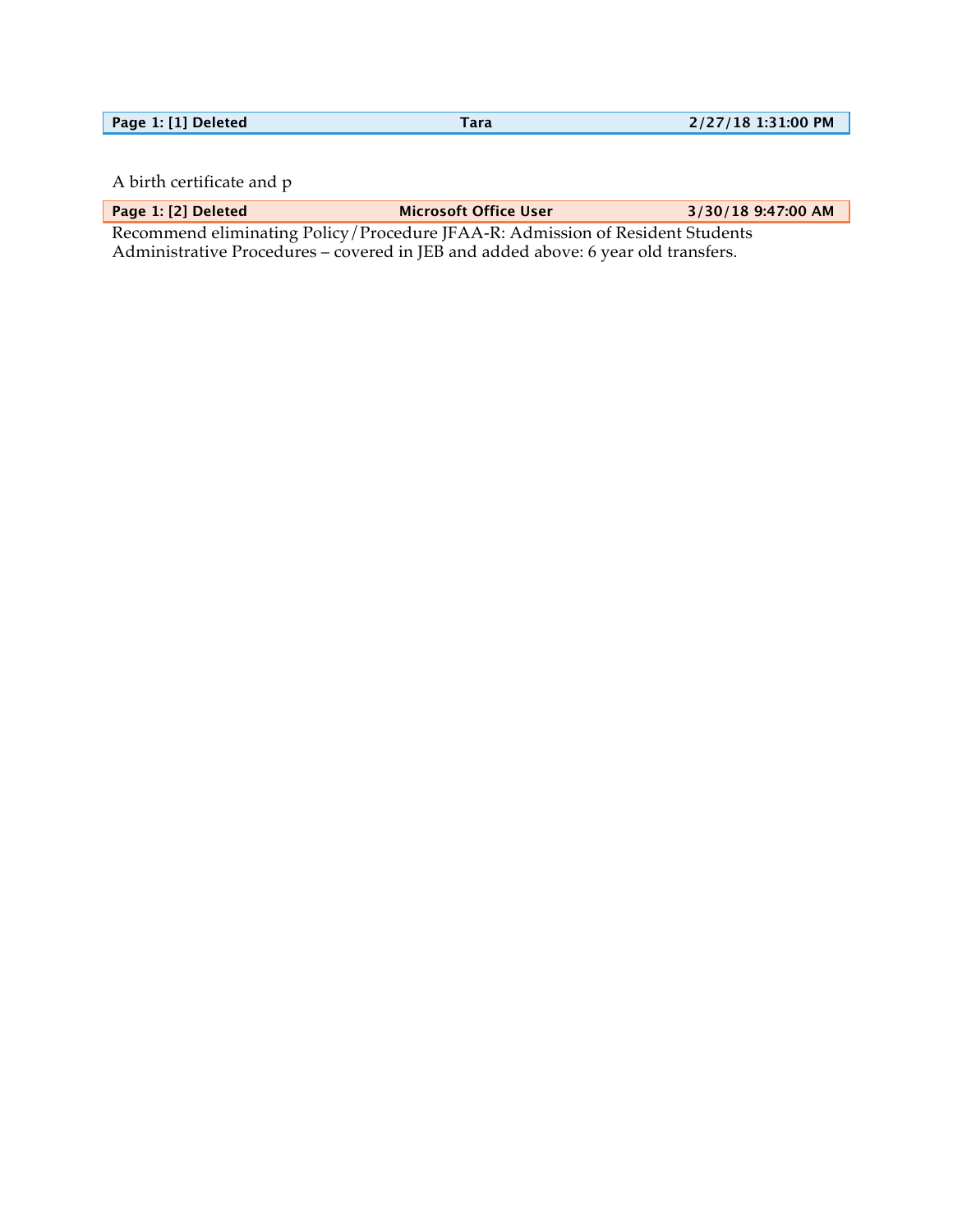

Lincoln Public Schools Lincoln, MA 01773

## **SCHOOL ADMISSIONS**

All minors of school age who actually reside in the Town of Lincoln shall be entitled to attend the Lincoln Public Schools, as well as certain children who do not reside in the Town of Lincoln but who are admitted under School Committee policies relating to nonresident students.

The residence or domicile of the parent is the residence of the child. In cases where the mother and father are separated, the residence of the child is where the child lives. Where the court has granted legal custody of the child to either parent, the parent's legal residence is then the child's legal residence. Where a legal guardian has been appointed, the residence of the guardian is the legal residence of the child.

A birth certificate and proof of residence or legal guardianship may be required by the school administration.

In keeping with the law, all new entrants shall present a doctor's certificate providing evidence that they have had the required immunizations and physical examination unless they are transferring from another Massachusetts school. (In the latter instance, records are forwarded by the school system from which they are transferring.)

Legal Reference: Ch. 15, Sec. 1G; Ch. 76, Sec 1 & 15

Cross Reference: JECB, JHC

Revised at School Committee Meeting of May 6, 1985